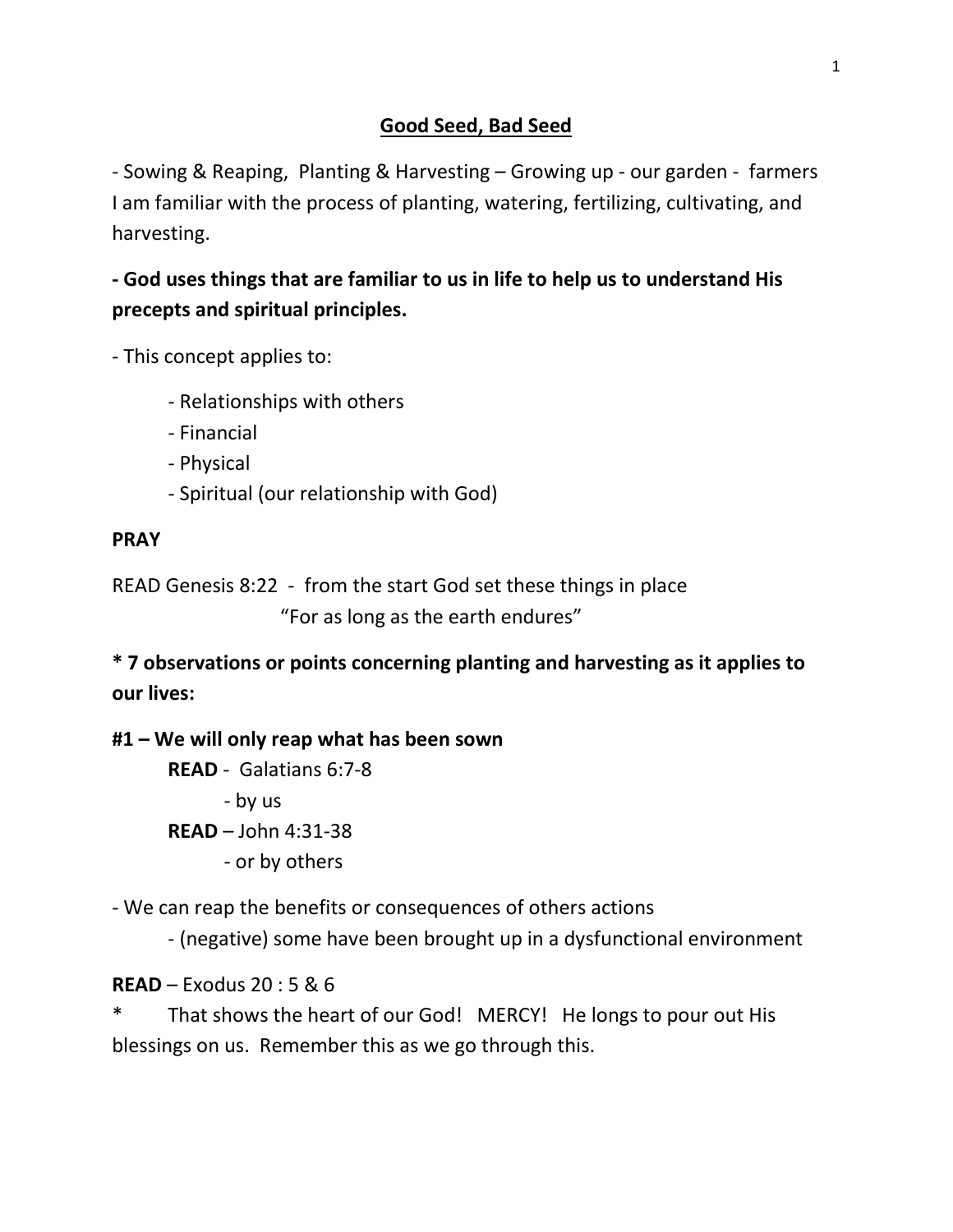- My parents example – sowed into me and I am still reaping the rewards of that every day!

# **#2 – We will reap the same kind as we sow**

## **READ – Genesis 1:11-12**

- This is how God has chosen to set it up

- Apple seed grow strawberries?

- Dandelion doesn't decide….
- Will poor choices produce good fruit?

- Can we plant anger, jealousy, bitterness, and grow love, and blessings for ourselves?

- Financially – If you didn't save, blew all your \$\$, would you expect a large retirement account?

## **#3 – We will reap in proportion to what we sow**

# **READ – 2 Corinthians 9:6**

- If you spread more seed – DUH!

- "sow sparingly, reap sparingly"

- Spiritually – Daily devotions – time with God… or not…or little – Result?

- Physically – "I'll do 2 push-ups a day but that's all I have time for"

- How good of shape will you be in?

# - **STORY** – Award winning corn farmer

- God expects us to not be selfish or greedy

- Loving and genuinely caring for others is a giant part of who God is and expects us to be.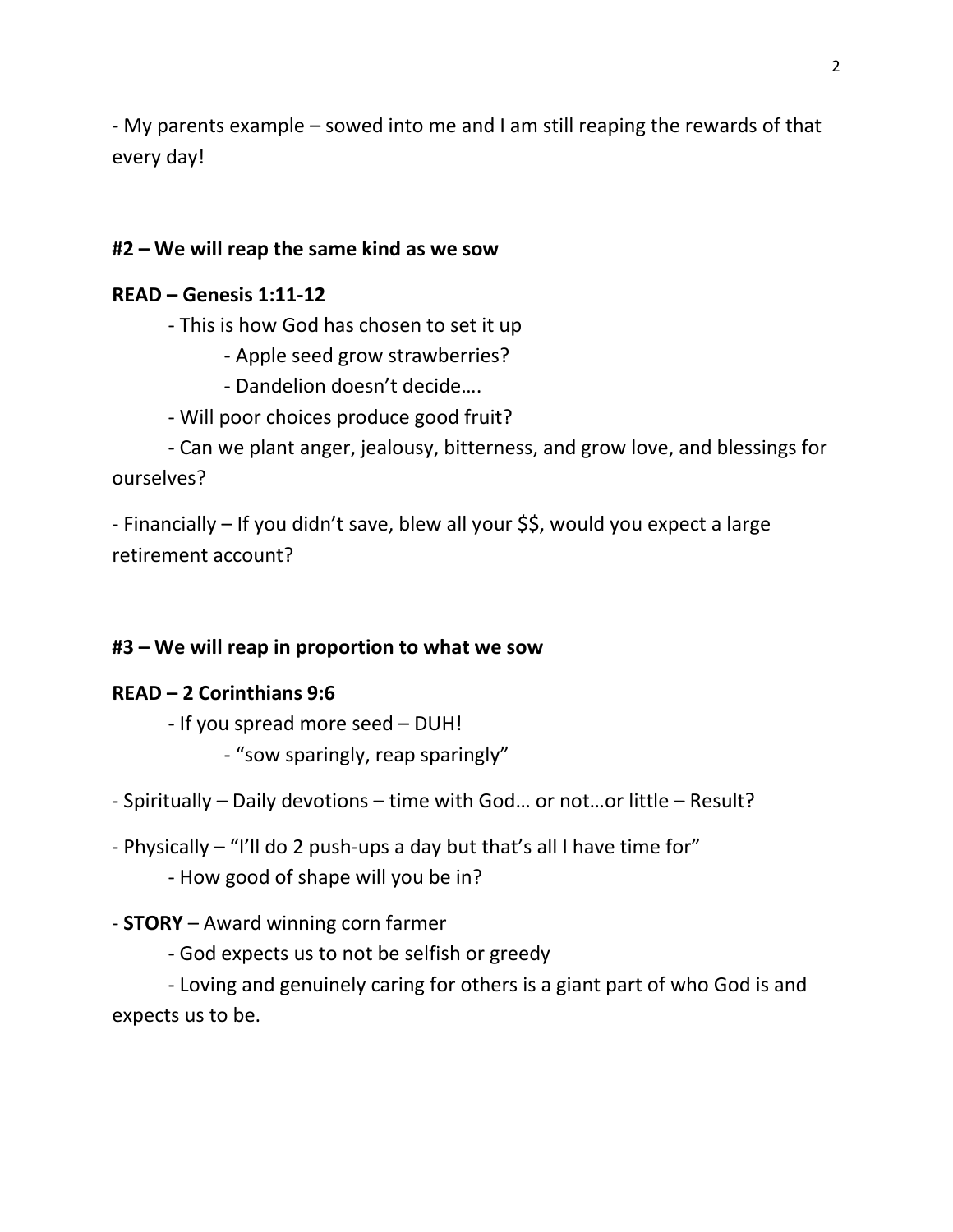#### **#4 – We will reap more than we sow**

- What? Doesn't this contradict #3?

- #3 is based on what we do
- #4 adds God's economy into the mix

#### **READ – 2 Corinthians 9: 6 – 11** – God WANTS to abundantly bless us!

\* If you plant one kernel of corn - - one kernel?

- Avg 800 kernels per cob – 2/stalk = 1600 times increase!

**READ – Hebrews 11:6** – Do you really believe that?

- THEN SOW SOMETHING! Give God something to bless!

#### **READ – Malachi 3:10-12** -

There is a misunderstanding sometimes that we will miss out, break even, or even lose by giving our lives to God. THAT IS A LIE!

#### **#5 – We will reap in a different season than we sow**

#### **- Just as there are seasons in nature there are seasons in our lives**

\* QUESTION – plant a tomato seed – grab some tomatoes that afternoon?

\*Farming – I saw the seasons (preparing, cultivating, planting, etc. etc.)

**STORY** – The man who gave up

- Watch and pray for the seasons, be faithful through all seasons, keep planting whenever you can.

## **#6 – We will reap a full harvest if we do not give up**

#### **READ – Galations 6:7-8** (again) **then 9-10**

- Do Not Give Up! There will be frustrating seasons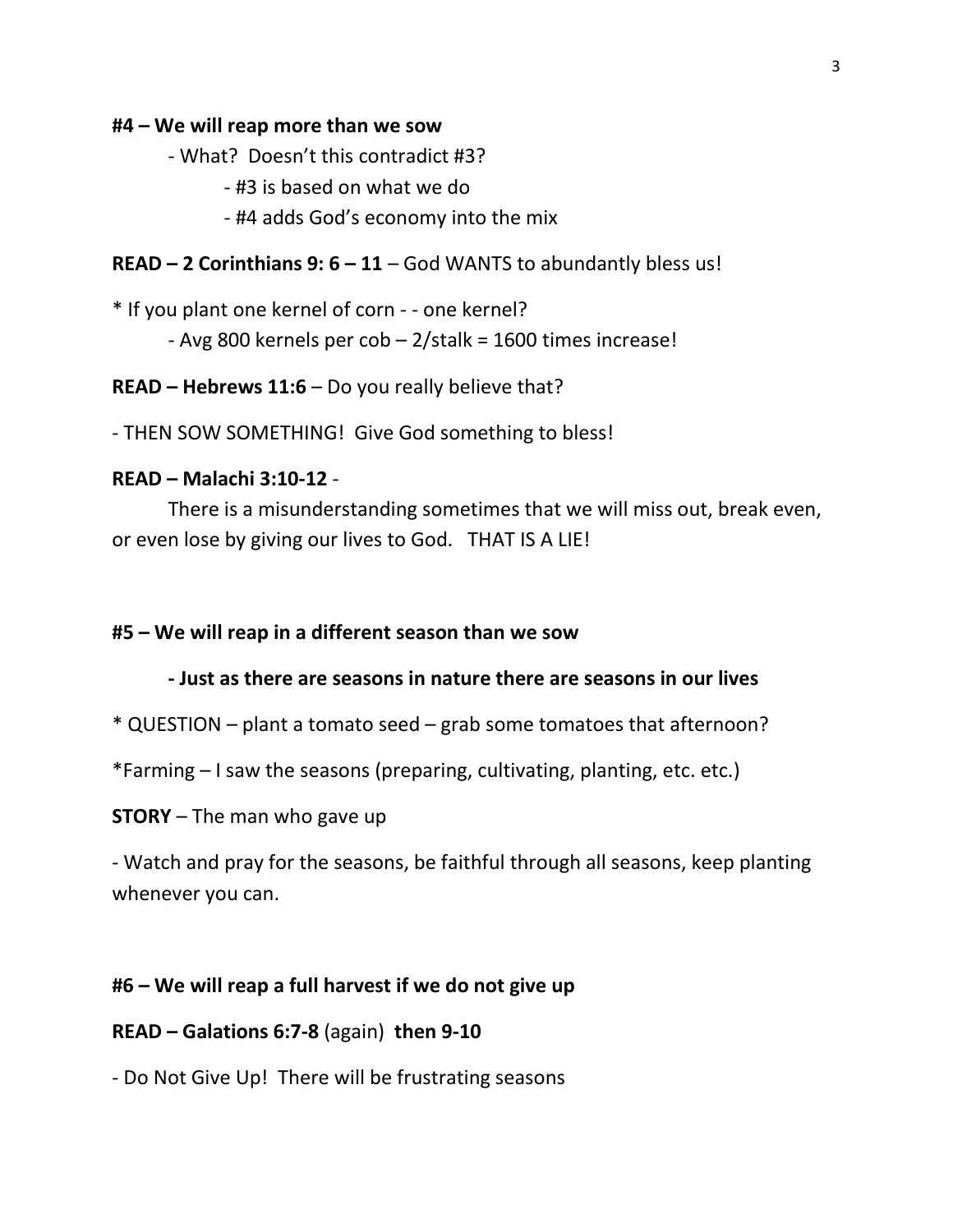\* Gardening – you have bugs and pests, WEEDS, deer, drought, too much rain, etc. etc. **It takes patience and diligent care!**

In John 16:33 Jesus says – "In this world you will have trouble, but TAKE HEART, I have overcome the world!"

- We know there will be battles – seasons of dormancy, etc.

# **#7 – We can't do anything about last year's harvest but we CAN about this year's**

- Maybe you have only planted bad seeds – you may feel hopeless and like a failure.

TODAY you can begin planting:

- Good Seed
- Generously
- Watering, fertilizing, maintaining, weeding
- Relationships heal, reconcile, plant
- Financially God help me to learn how to responsibly manage
- Physically God is our healer, take steps to improve

- Spiritually – most important – invest, spend time with God, pray, read the Bible, get to know God's voice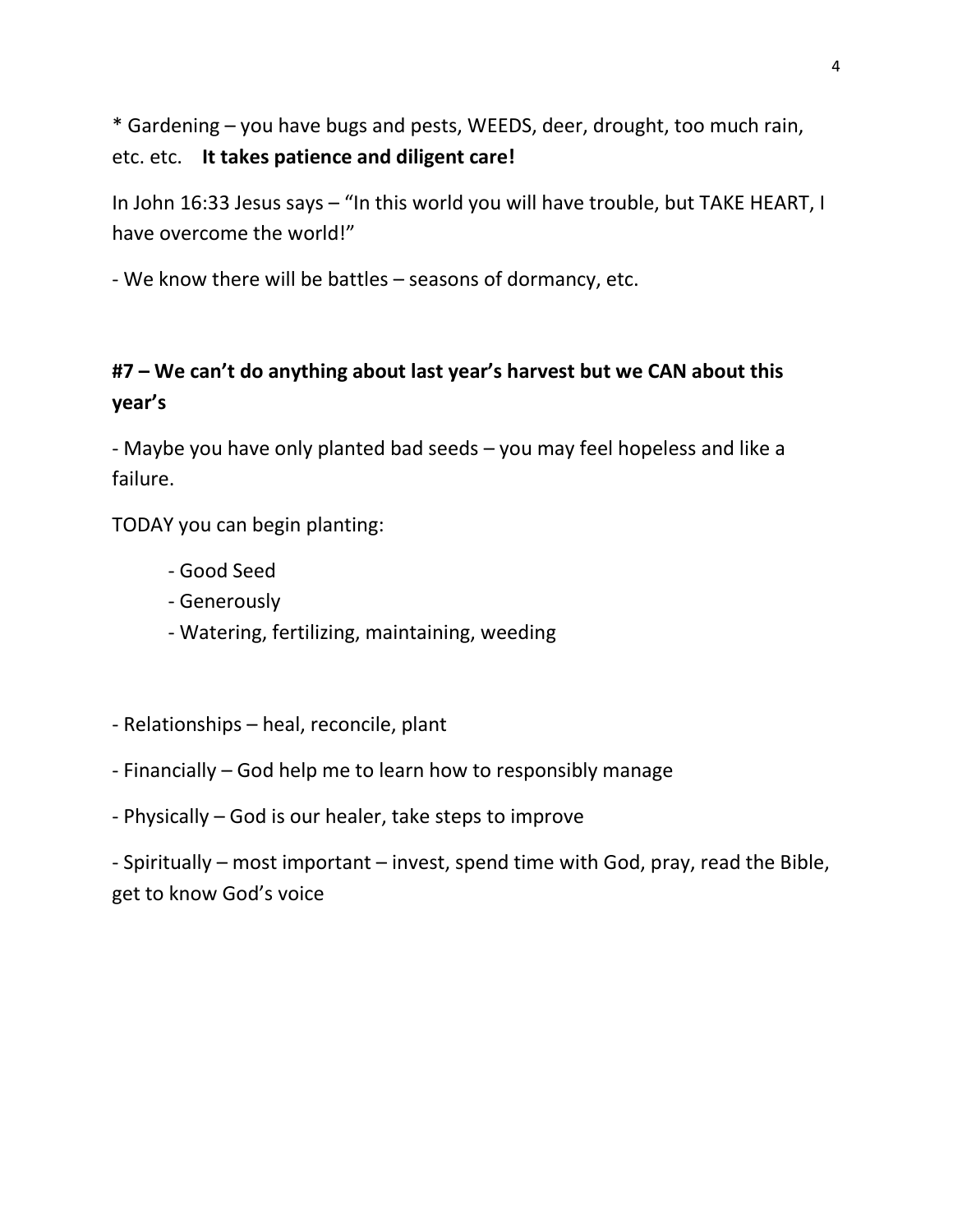# **Good Seed, Bad Seed Scriptures**

Genesis 8:22 New International Version (NIV) **<sup>22</sup>** "As long as the earth endures, seedtime and harvest, cold and heat, summer and winter, day and night will never cease."

Galatians 6:7-8 New International Version (NIV) **<sup>7</sup>**Do not be deceived: God cannot be mocked. A man reaps what he sows.**8**Whoever sows to please their flesh, from the flesh will reap destruction;whoever sows to please the Spirit, from the Spirit will reap

John 4:31-38 New International Version (NIV)

eternal life.

**<sup>31</sup>** Meanwhile his disciples urged him, "Rabbi, eat something."

**<sup>32</sup>**But he said to them, "I have food to eat that you know nothing about."

**<sup>33</sup>**Then his disciples said to each other, "Could someone have brought him food?"

**<sup>34</sup>** "My food," said Jesus, "is to do the will of him who sent me and to finish his work. **<sup>35</sup>**Don't you have a saying, 'It's still four months until harvest'? I tell you, open your eyes and look at the fields! They are ripe for harvest. **<sup>36</sup>**Even now the one who reaps draws a wage and harvests a crop for eternal life, so that the sower and the reaper may be glad together. **<sup>37</sup>**Thus the saying 'One sows and another reaps' is true. **<sup>38</sup>** I sent you to reap what you have not worked for. Others have done the hard work, and you have reaped the benefits of their labor."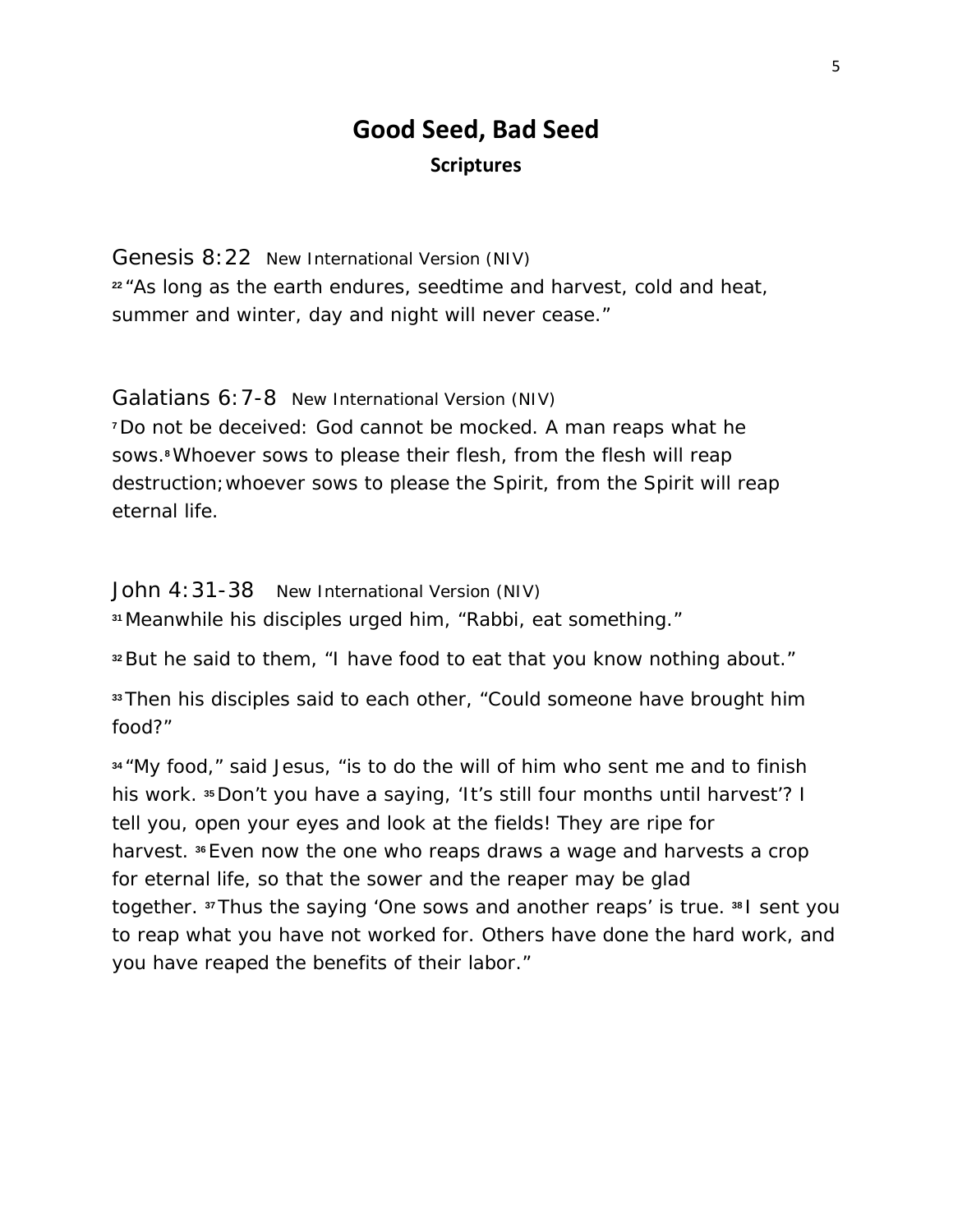Exodus 20:5-6 New International Version (NIV)

**<sup>5</sup>**You shall not bow down to them or worship them; for I, the LORD your God, am a jealous God, punishing the children for the sin of the parents to the third and fourth generation of those who hate me, **<sup>6</sup>**but showing love to a thousand generations of those who love me and keep my commandments.

#### Genesis 1:11-12 New International Version (NIV)

**<sup>11</sup>**Then God said, "Let the land produce vegetation: seed-bearing plants and trees on the land that bear fruit with seed in it, according to their various kinds." And it was so. **<sup>12</sup>**The land produced vegetation: plants bearing seed according to their kinds and trees bearing fruit with seed in it according to their kinds. And God saw that it was good.

### 2 Corinthians 9:6 New International Version (NIV)

**<sup>6</sup>**Remember this: Whoever sows sparingly will also reap sparingly, and whoever sows generously will also reap generously.

## 2 Corinthians 9:6-11 New International Version (NIV)

**<sup>6</sup>**Remember this: Whoever sows sparingly will also reap sparingly, and whoever sows generously will also reap generously. **<sup>7</sup>**Each of you should give what you have decided in your heart to give, not reluctantly or under compulsion, for God loves a cheerful giver. **<sup>8</sup>**And God is able to bless you abundantly, so that in all things at all times, having all that you need, you will abound in every good work. **<sup>9</sup>**As it is written:

"They have freely scattered their gifts to the poor;

their righteousness endures forever."<sup>[\[a\]](https://www.biblegateway.com/passage/?search=2+cor+9%3A6-11&version=NIV#fen-NIV-28966a)</sup>

**<sup>10</sup>**Now he who supplies seed to the sower and bread for food will also supply and increase your store of seed and will enlarge the harvest of your righteousness. **<sup>11</sup>**You will be enriched in every way so that you can be generouson every occasion, and through us your generosity will result in thanksgiving to God.